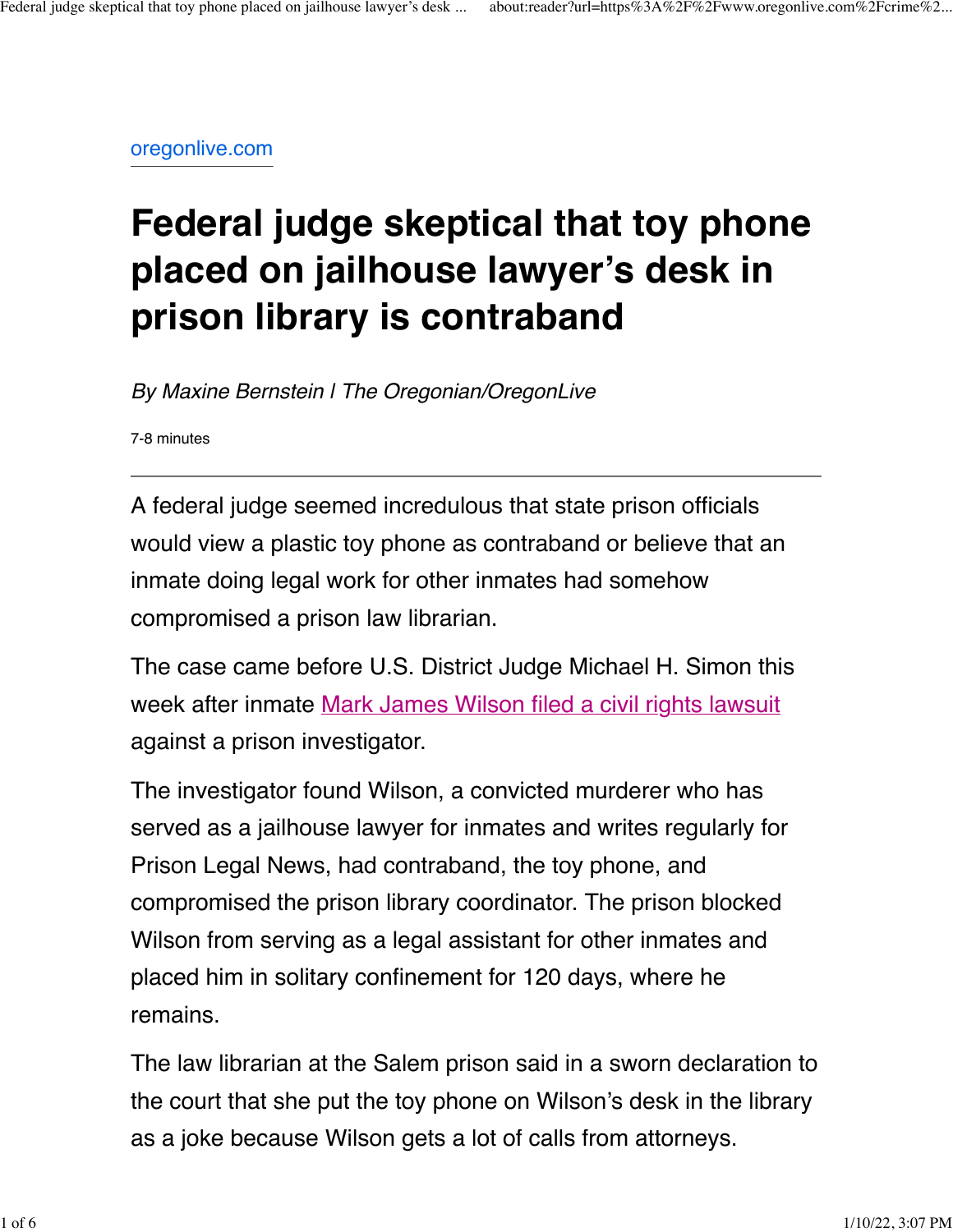The judge expressed immediate skepticism at the state's actions during a hearing Monday.

"There is so much here that at a minimum raises serious questions and probably would be enough for a jury to find by circumstantial evidence ... that what really was going on was retaliation against Mr. Wilson," Simon said.

The judge indicated that the ongoing segregation likely has caused irreparable injury to Wilson but that his suit names a defendant who doesn't have the authority to overturn the sanction even if ordered.

So Simon directed Wilson and his lawyers to add a defendant who has that authority.

"I would be prepared to find, if we have the right defendant, that there is a substantial likelihood of irreparable injury from remaining in disciplinary segregation," the judge said during Monday's hearing on Wilson's motion for a temporary restraining order.

On Tuesday, the judge issued a [formal written ruling](https://www.documentcloud.org/documents/21150270-judgesimonmarkwilsontuesruling), denying Wilson's motion based on the defendant named in his suit, Jerry Plante, an investigator for the state Department of Corrections.

Attorney Juan Chavez, representing Wilson, said he planned to file an amended lawsuit Wednesday that adds others as defendants in the case, including the Corrections Department's inspector general and disciplinary hearings officer.

Wilson and his lawyers from the Oregon Justice Resource Center alleged the lead prison investigator in his case violated Wilson's free speech and due process rights.

They contend the corrections officials retaliated against Wilson for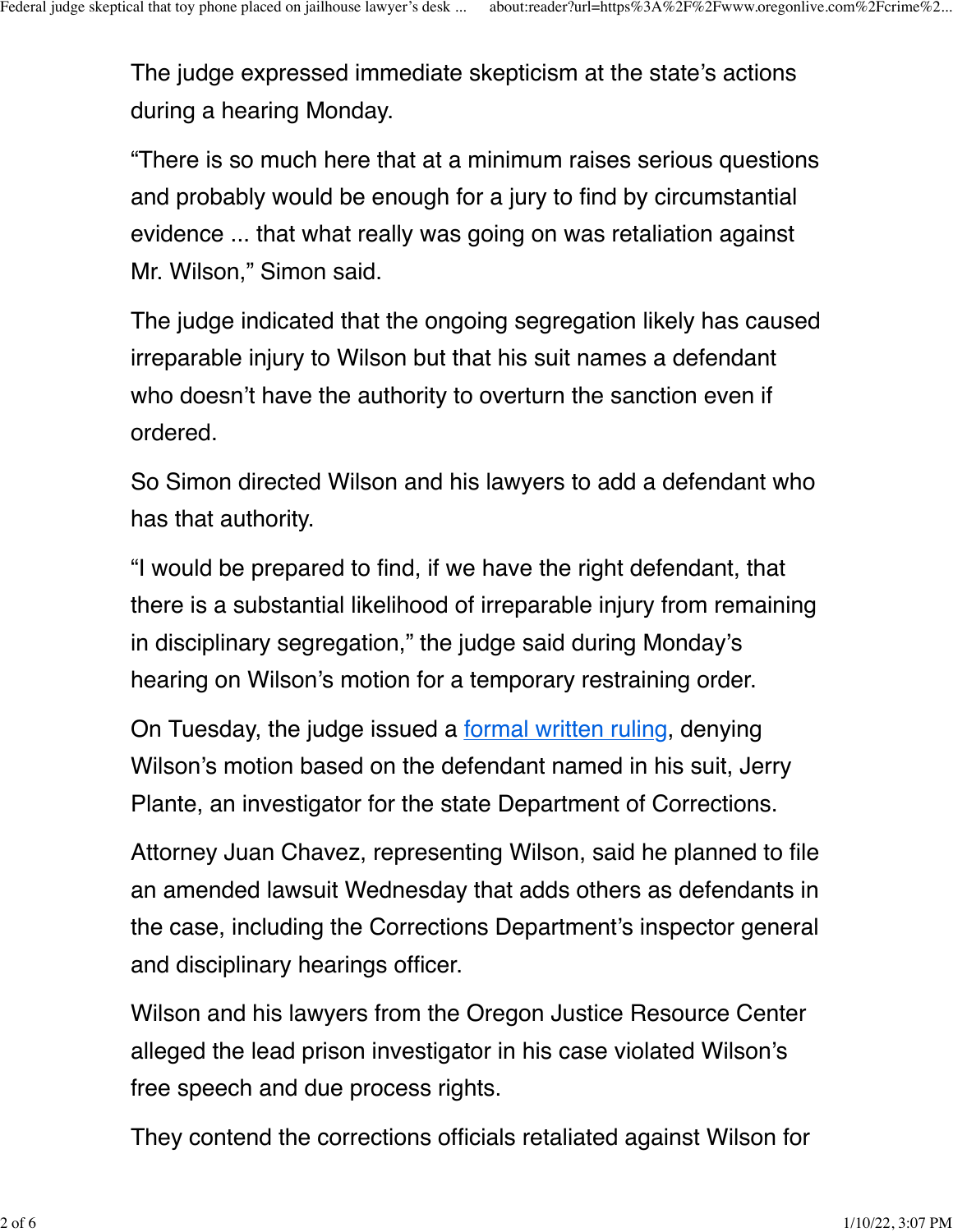his legal advocacy on behalf of other prisoners — particularly his work helping lawyers who sued the Corrections Department, contending it failed to take adequate safety precautions for inmates during the COVID-19 pandemic. A judge in February ordered the state prison system to offer all inmates a vaccine as a result of the legal action.

Simon spent much of Monday's hearing grilling the state's lawyer, first eviscerating the state's contention that Wilson hadn't exhausted all administrative steps before filing the lawsuit and then asking if the Corrections Department truly considered the toy phone contraband.

Attorney Kenneth Crowley from the state Department of Justice told the judge the phone was considered a "gift," which is prohibited. He said Wilson and his boss in the library, Pam McKinney, had "crossed the line" with a personal relationship.

"It can also be a danger when unauthorized transactions like that happen," Crowley said. "It can lead to serious safety concerns.''

Simon responded, "If you want to tell the jury *that* was contraband and it was the result of Mr. Wilson having a personal relationship or business transaction with Ms. McKinney, we will both see what the jury will have to say."

Simon then schooled Crowley, reading from the state regulation that defines the offense of compromising an employee in a prison as referring to either a personal relationship or a business transaction between a prisoner and a corrections employee.

"Any evidence of a sexual relationship?" Simon asked.

The state's lawyer said no.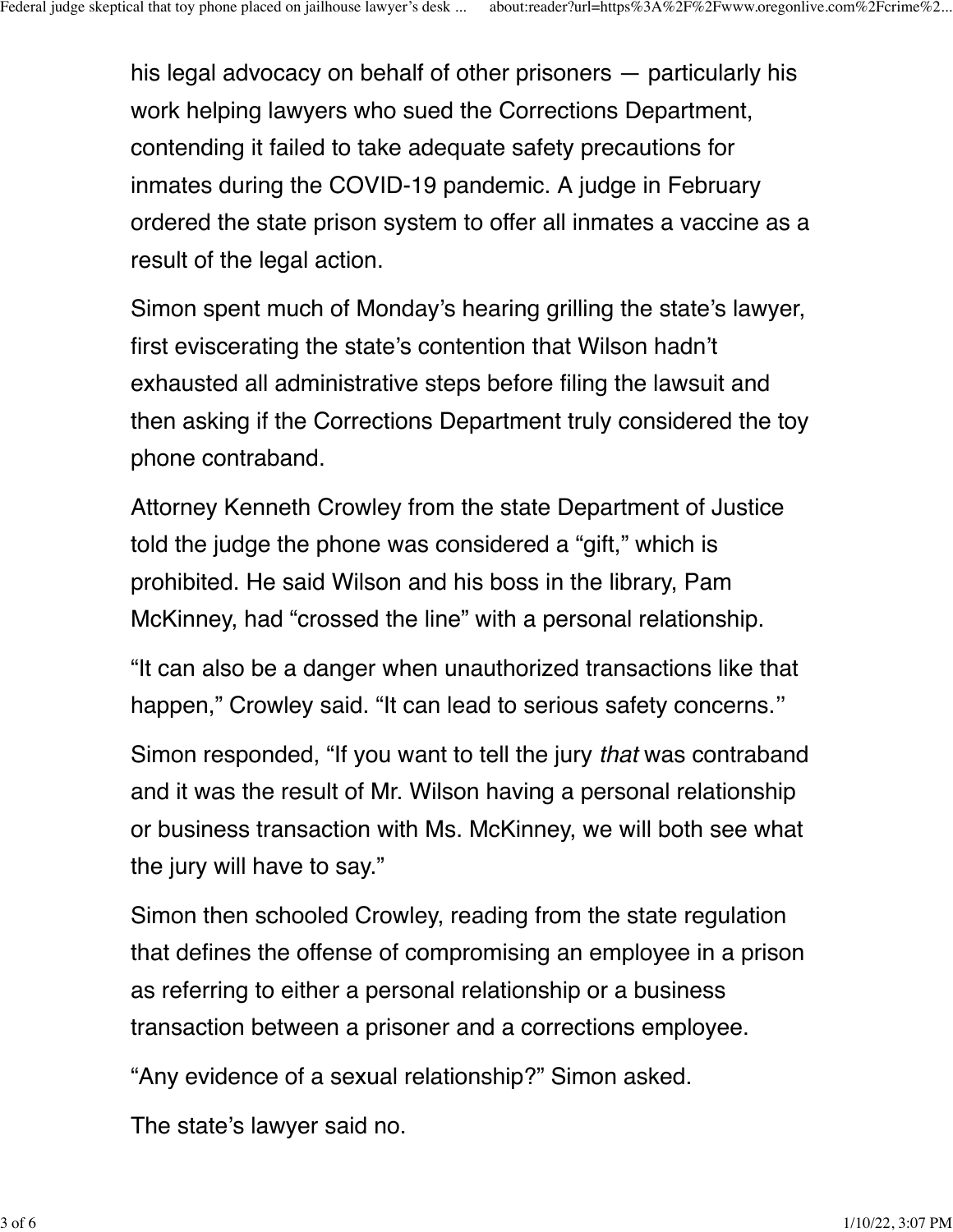"Any evidence of a personal relationship?" the judge asked.

"Yes, she was providing him with privileges that others did not receive," Crowley said. "The way that he put it, she was helpful. She was allowing him to cut corners."

Crowley cited the phone placed on the inmate's desk and the library coordinator's practice of sending legal documents by email on Wilson's behalf to lawyers outside the prison. The library coordinator's emailing of attached legal documents to lawyers saved Wilson \$387.40 in copy costs, which the prison found to be a violation, according to Wilson's misconduct report.

"Those are things that add up to their relationship?" Simon asked.

Simon said he understood McKinney might have taken actions that she wasn't authorized to take and that she would face discipline for that.

"But I'm trying to figure out what did Mr. Wilson do?" the judge asked.

The judge then directed the state's lawyer to a sworn statement that McKinney submitted to the court in writing and began reading from it.

"McKinney said the following: 'AIC (adult in custody) Wilson never behaved inappropriately throughout my time working with him. Had he done so, I would have removed him from his position as an LA,' which I understand to be legal assistant," Simon said.

In his written ruling, Simon also noted that McKinney got her supervisor's approval to send legal documents on behalf of inmates via email to the state Department of Administrative Services because some of their legal documents sent by U.S.